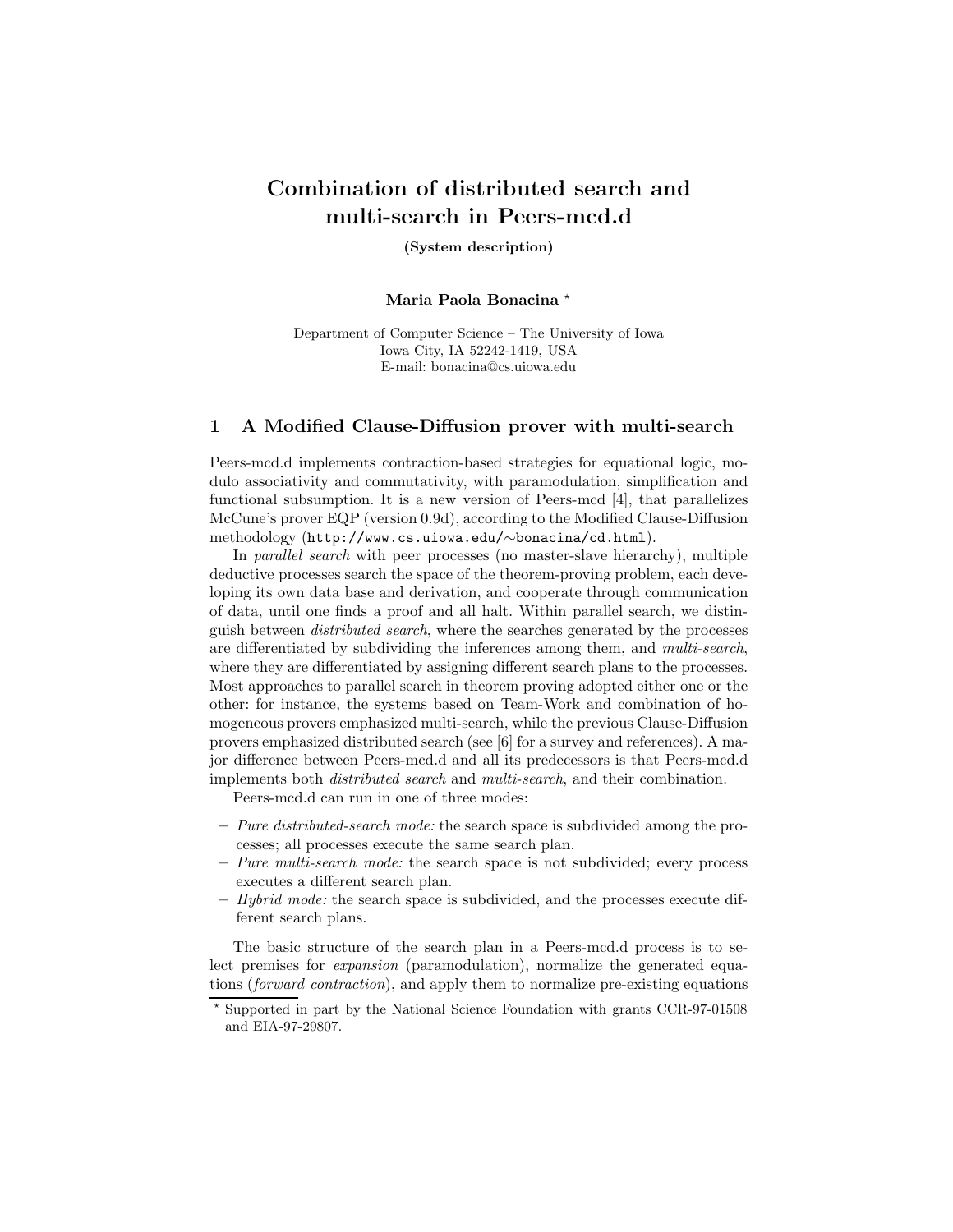(backward contraction), in such a way to keep the data base inter-reduced. Peersmcd.d offers three ways of diversifying the search plan:

- Different premise selection mechanism,
- Different ratio of breadth-first search and best-first search, and
- Different heuristic function to sort equations for premise selection.

Peers-mcd.d inherits from EQP two mechanisms to select the premises for paramodulation, the given-clause algorithm and the pair algorithm. The first one is a best-first search with the weight of equations as heuristic function: at every selection extract an equation of smallest weight and generate all its paramodulants with the already selected equations. The second one is a bestfirst search on pairs: at every selection extract a pair of equations of smallest weight and generate all their paramodulants. The most basic way of introducing multi-search is to have some processes execute the given-clause and some the pair algorithm: in Peers-mcd.d, when the flag diverse-sel is set, the even-numbered processes execute the pair algorithm, and the odd-numbered processes execute the given-clause algorithm.

If the parameter pick-given-ratio has value x, the given-clause/pair algorithm picks the oldest, rather than lightest, equation/pair once every  $x + 1$ choices. The second way of diversifying search plans in Peers-mcd.d is to let each process use a different value of pick-given-ratio: when the flag diverse-pick is set, process  $p_k$  resets its pick-given-ratio to  $x + k$ .

The third ingredient to obtain different search plans is to let the processes do best-first search with different heuristic functions. The heuristic functions of [1, 7] measure the syntactic similarity between an equation and the target theorem(s): the higher the similarity, the better the heuristic value, since an equation similar to the goal might reduce it. Peers-mcd.d implements the heuristic functions occnest, CP-in-goal<sup>1</sup> and goal-in-CP of [7], except that it uses the measure  $m_0$ of [1] for the number of occurrences of a function symbol in a term, to take into account that AC operators are varyadic, since terms under AC operators are flattened. When the flag heuristic-search is set, process  $p_k$  executes the given-clause algorithm with heuristic function *occ-nest* if k mod  $3 = 0$ , CP-in*goal* if k mod  $3 = 1$ , and *goal-in-CP* if k mod  $3 = 2$ . The pair algorithm does not use these heuristic functions, because they are defined for equations, not pairs.

The search space is subdivided by subdividing the generated equations among the processes. This is achieved without a top-level scheduler: whenever a process generates and keeps an equation (i.e., the equation is not deleted by forward contraction), it gives it a process number, which becomes part of the equation's identifier (see [5] for details). This induces a subdivision of inferences, because each process skips the steps that it knows are done by others based on the identifiers of the premises. All inferences that generate new clauses, including backward-contraction, are thus subdivided, while deletions are not. Each process broadcasts the equations it has generated and kept after normalization. In Peers-mcd.d, the parameter decide-owner-strat, that controls the choice of

<sup>&</sup>lt;sup>1</sup> CP stands for critical pair, hence equation.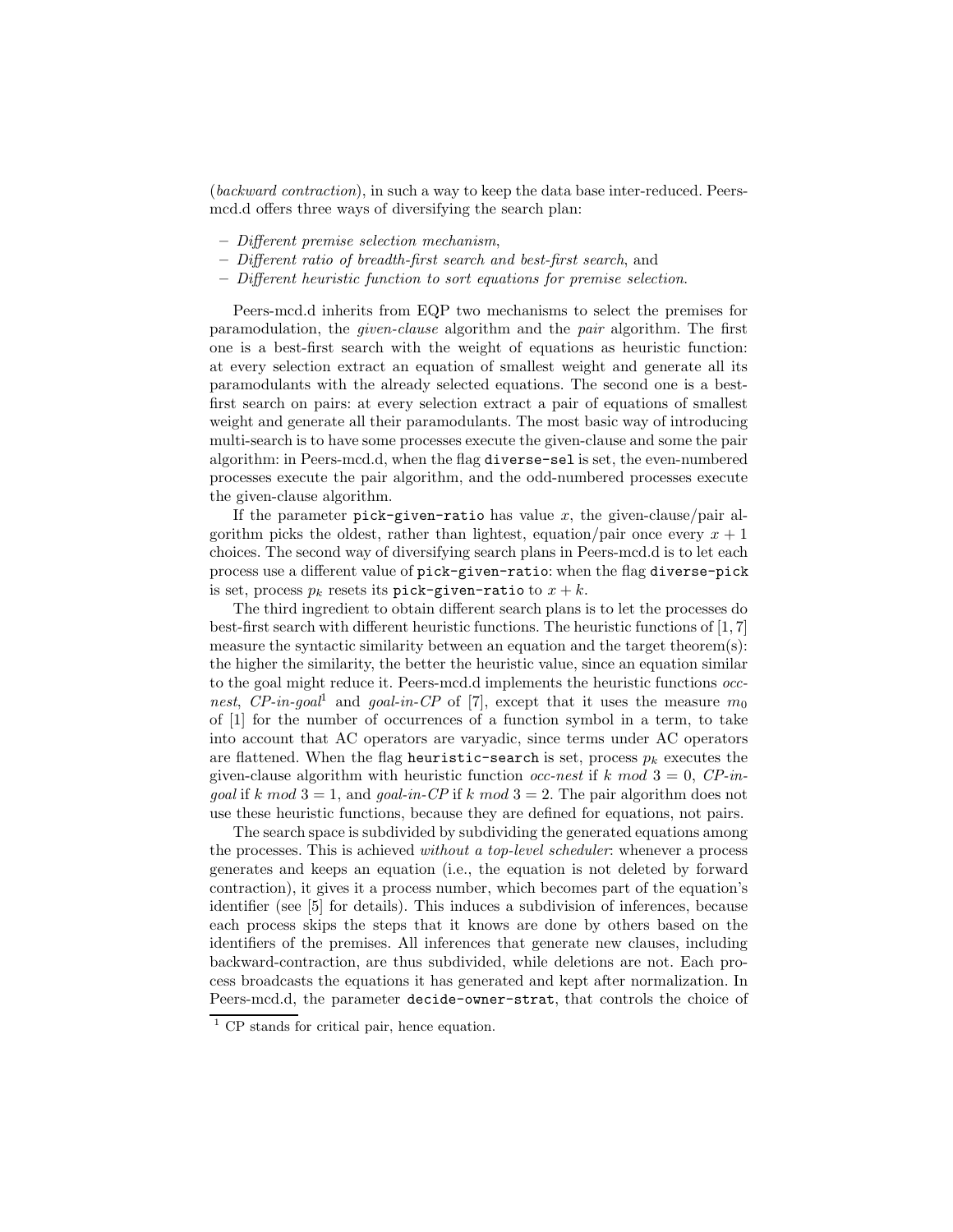subdivision criterion, may also have the value no-subdivide, meaning that no subdivision occurs, and a process broadcasts an equation only if its weight (its heuristic value if heuristic-search is set) is lower than a given parameter.

In summary, if decide-owner-strat  $=$  no-subdivide, and at least one of diverse-sel, diverse-pick and heuristic-search is set, Peers-mcd.d runs in pure multi-search mode; if decide-owner-strat  $\neq$  no-subdivide, and none of diverse-sel, diverse-pick and heuristic-search is set, Peers-mcd.d runs in pure distributed-search mode; if decide-owner-strat  $\neq$  no-subdivide, and at least one of diverse-sel, diverse-pick and heuristic-search is set, Peersmcd.d runs in hybrid mode.

## 2 Proofs of the Moufang identities without cancellation

The first automated proofs of the Moufang identities in alternative (i.e., nonassociative) rings by a general-purpose prover were presented in [2]. They used AC-UKB, the inequality ordered-saturation inference rule (i.e., superposition of an un-orientable equation into a goal to generate a new goal which is kept only if its normal form is not greater or equal than an already existing inequality), inference rules that build the cancellation laws in [8], and the heuristic measures of [1] to sort equations and delete those whose heuristic value is worse than a given threshold. These problems are still used as benchmarks (e.g., [3]) and in competitions (e.g., [9]). The TPTP library presents them in different formulations: some differ from [2] in choice of axioms and/or conjecture; those that follow [2] include the cancellation laws as implications, so that they are not equational. In the experiments reported here, the problems were formulated as in [2], but without cancellation laws, since EQP and Peers-mcd.d do not implement the rules of [8], and they are purely equational provers which cannot handle implications.

In the following tables, the first column tells the mode: D for pure distributedsearch mode and H for hybrid mode. The second column tells the search plan, given-clause, or pair, or diverse, if diverse-sel was set. The h means that heuristic-search was used. The number at the front is the pick-given-ratio: x if it was x for all processes, xd, if diverse-pick was set and process  $p_k$  used  $x + k$ , nothing, if pick-given-ratio was not used. The number in parenthesis is the value of max-weight, if deletion by weight was used. The times (expressed in sec) are average CPU times. For each search plan, five subdivision criteria were tried, and the best result (among the averages) was retained. "T" means time-out after 3600 sec. The workstations were HP B2000 or C360, with 1G or 512M of memory, with EQP0.9d running on a B2000 with 1G, and N-Peers (Peers-mcd.d with N processes) on N workstations, one per process.

The first two problems, **moufang1** (*Middle Alternative Law*) and **moufang2** (Skew-Symmetry Relation of the Associator), are too easy for parallelization: EQP0.9d proved them in 4 and 1 sec, respectively, using the *pair* algorithm with pick-given-ratio = 4. However, with the default search plan, namely  $given$ clause algorithm and no pick-given-ratio, EQP0.9d terminated abnormally<sup>2</sup>,

 $^2$  Some constant in the AC-matching or AC-unification code of EQP was exceeded.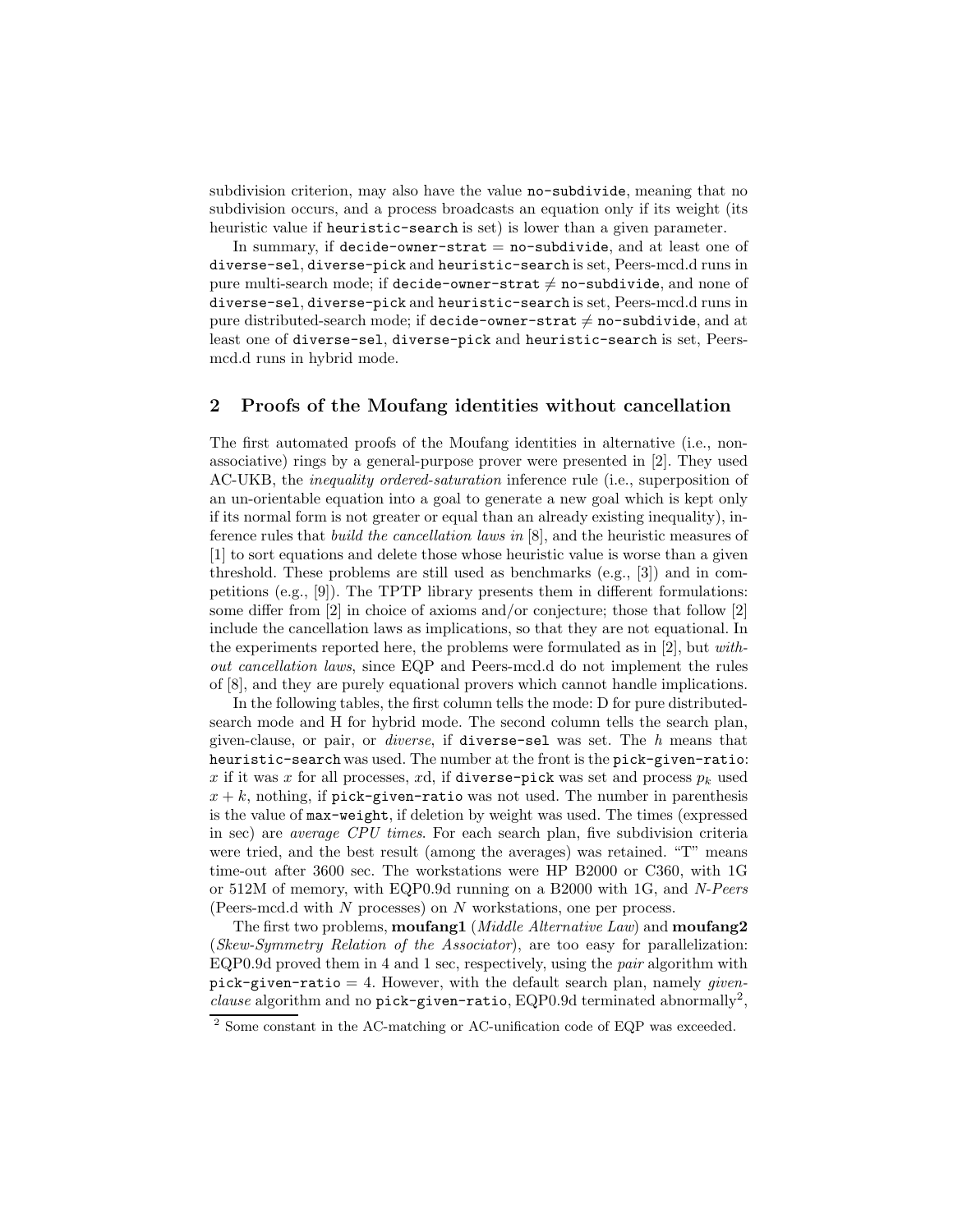whereas 1-Peer did both problems in 1 sec, due to the heuristic function used by the given-clause algorithm.

| Mode | Search plan            | $EQP0.9d$ 1-Peer 2-Peers 4-Peers 6-Peers 8-Peers |       |     |     |     |    |
|------|------------------------|--------------------------------------------------|-------|-----|-----|-----|----|
| D    | given(32)              | T                                                | T     | 598 | 91  | 187 | 40 |
| Н    | given- $h(32)$         | T                                                | 415   | 230 | 57  | 42  | 9  |
| D    | pair(32)               | 3.215                                            | 3,277 | 551 | 109 | 51  | 83 |
| D    | $4-pair(32)$           | 956                                              | 1,068 | 126 | 38  | 56  | 58 |
| D    | $2$ -pair $(32)$       | 88                                               | 130   | 66  | 39  | 109 | 25 |
| Η    | $2d$ -diverse- $h(32)$ | 88                                               | 147   | 84  | 75  | 41  | 25 |

For the Left Moufang Identity (moufang3), EQP0.9d could not find a proof with the default search plan, while Peers-mcd.d did, thanks to distributed search:

With heuristic-search on (second row), also 1-Peer found a proof, which shows the merit of the heuristic function, and all other times improved, up to a proof in only 9 sec with 8-Peers. EQP found a proof with the pair algorithm (third row), and the sequential time was reduced with  $pick-given-ratio =$ 4 (fourth row), but Peers-mcd.d with more than one node sped-up with these search plans also, finding a proof in 38 sec with 4 processes. The best sequential time was obtained with  $\text{pick-given-ratio} = 2$  (last two rows): with this value, the parallel prover behaved more smoothly in hybrid mode.

For the Right Moufang Identity (moufang4), EQP found a proof only with the pair algorithm and  $\text{pick-given-ratio} = 4$ :

| Mode | Search plan      | $EQP0.9d$ 1-Peer 2-Peers 4-Peers 6-Peers 8-Peers |       |     |     |     |     |
|------|------------------|--------------------------------------------------|-------|-----|-----|-----|-----|
| H    | given- $h(32)$   |                                                  | 437   | 268 | 162 | 100 | 28  |
|      | pair(32)         |                                                  |       | 865 | 356 | 161 | 105 |
| H    | 4d-diverse-h(32) | 1.558                                            | 1.638 | 75  | 32  | 27  | 47  |

The problem proved to be elusive for the default search plan, but with heuristic-search on (first row), Peers-mcd.d solved it, with run-time decreasing down to 28 sec for 8-Peers. With the pair algorithm and pick-given-ratio not set (second row), 1-Peer did like EQP, since the pair algorithm does not use the heuristic function, but the parallel prover succeeded. With the hybrid search plan 4d-diverse-h, Peers-mcd.d exhibited super-linear speed-up for all numbers of processes, with the best result for 4-Peers: the speed-up was  $1,558/32 = 48.68$ and the efficiency  $48.68/4 = 12.17$ .

For the Middle Moufang Identity (moufang5), EQP could not find a proof within 3,600 sec with the default search plan, and took 572 sec with the pair algorithm, while Peers-mcd.d was much faster: using the default search plan, but with heuristic-search on, hence in hybrid mode, 1-Peer found a proof in 16 sec, 2-Peers took 9 sec and 4-Peers only 5 sec.